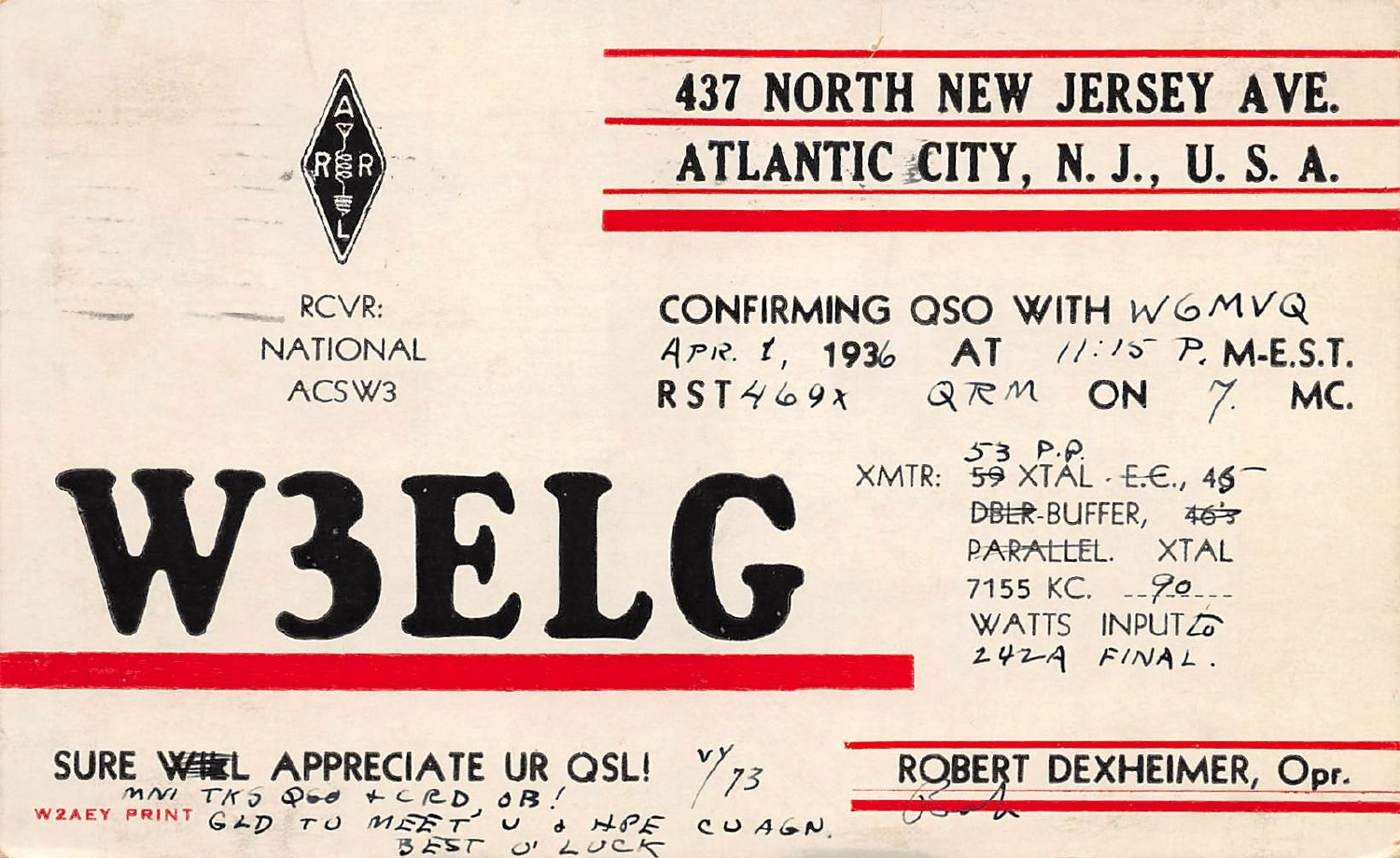





Richard Lawton,

565 Haddon Rd., Oakland, Calif.



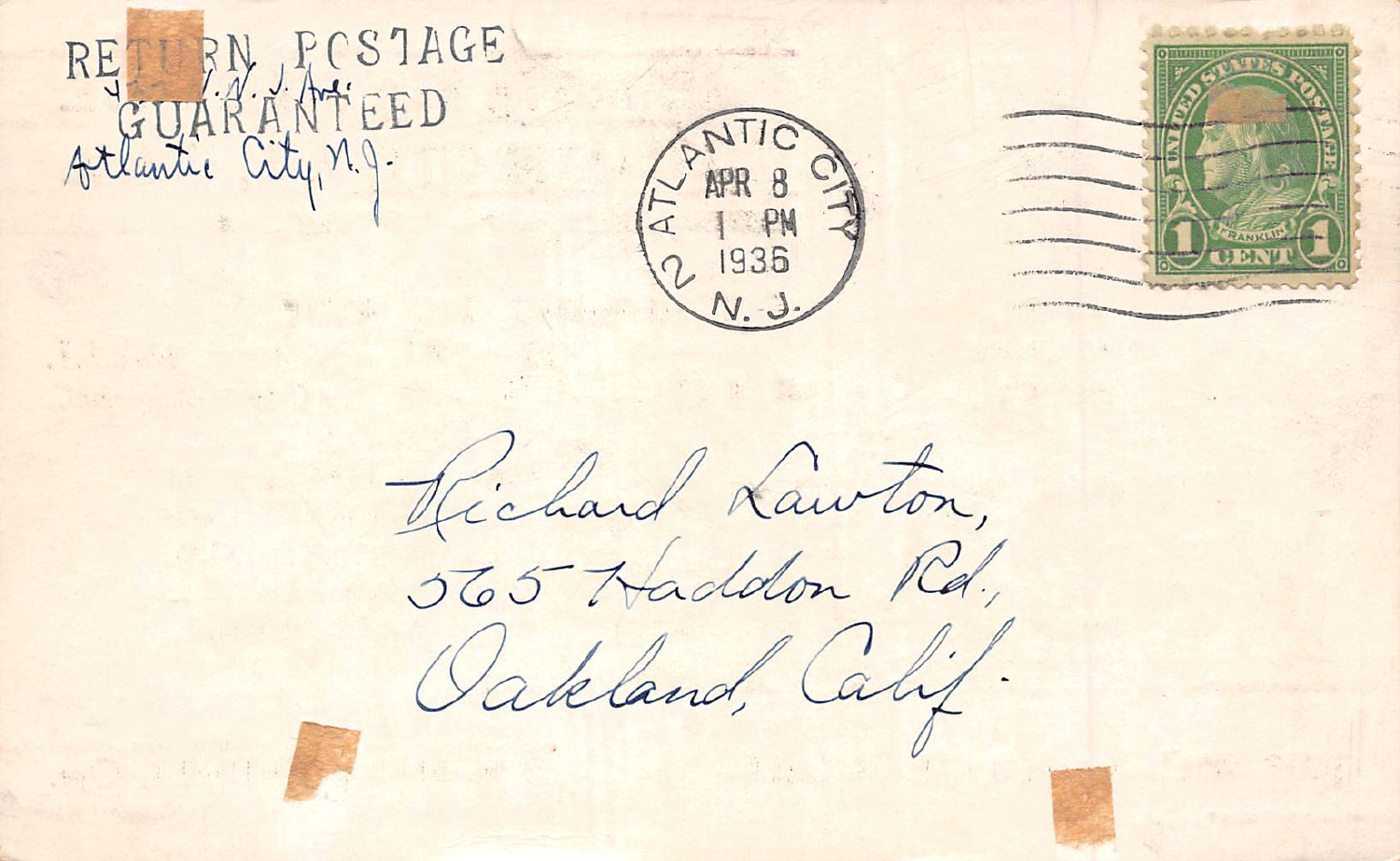## **Robert Dexheimer, W3ELG, W4DIT**



**Robert Dexheimer**, 87, Bradenton, died Feb. 19, 2002.

He was born Feb. 18, 1915, in Englewood, N.J., lived in Atlantic City, N.J. (W3ELG in the 1930s), joined the US Army, and moved to Bradenton, FL in 1964 from Leesville, LA.

He served during World War II and the Korean War and retired from the Army as a lieutenant colonel. He was a member of Veterans of Foreign Wars, the Retired Officers Association and was a ham radio operator, **W4DIT**.

1951 Commanded the 469th Field Artillery Battalion at Fort Sill. - Bronze Star

- Member Veterans of Foreign Wars

Survivors: three daughters; Jean Dexheimer of Pittsburgh, PA, Nancy A. Dexheimer of Bradenton, FL, Caralee Gibson of Destin, FL, a son, Robert F. Dexheimer of Land O' Lakes, FL, 2 grandsons, 1 granddaughter

Attached is a photo of Robert Dexheimer (2/18/1915 - 2/19/2002) in 1940, from the time he went from the Army (NJ) National Guard to Regular US Army, just before America entered WWII. Dad fought in Normandy and Korea and came home with a Purple Heart. Parts of his military career were spent in the artillery, Ft. Sill, OK, the missile command, Ft Carson, CO, and the infantry, Ft. Polk, LA.

He went on to serve 27 years and retired a Lt. Colonel. He had a top security clearance and took



his military secrets to his grave. He was a man of his word, intensely patriotic and a very proud American. In retirement, he worked on the telemetry that went into NASA's Apollo series, Sarasota, FL, and finally was the head of Data Processing at Manatee Junior College, Bradenton, FL.

He was laid to rest with a 21-gun salute in his preferred Army dress blues, Dad was husband to our wonderful mother and father of four college graduates. His hobbies were stamp collecting and

of course, radio and **W4DIT** was his last call sign and his Florida license plate. His lives on in our memories and is missed every single day since we said, "So long". -- From Robert Dexheimer, his son.